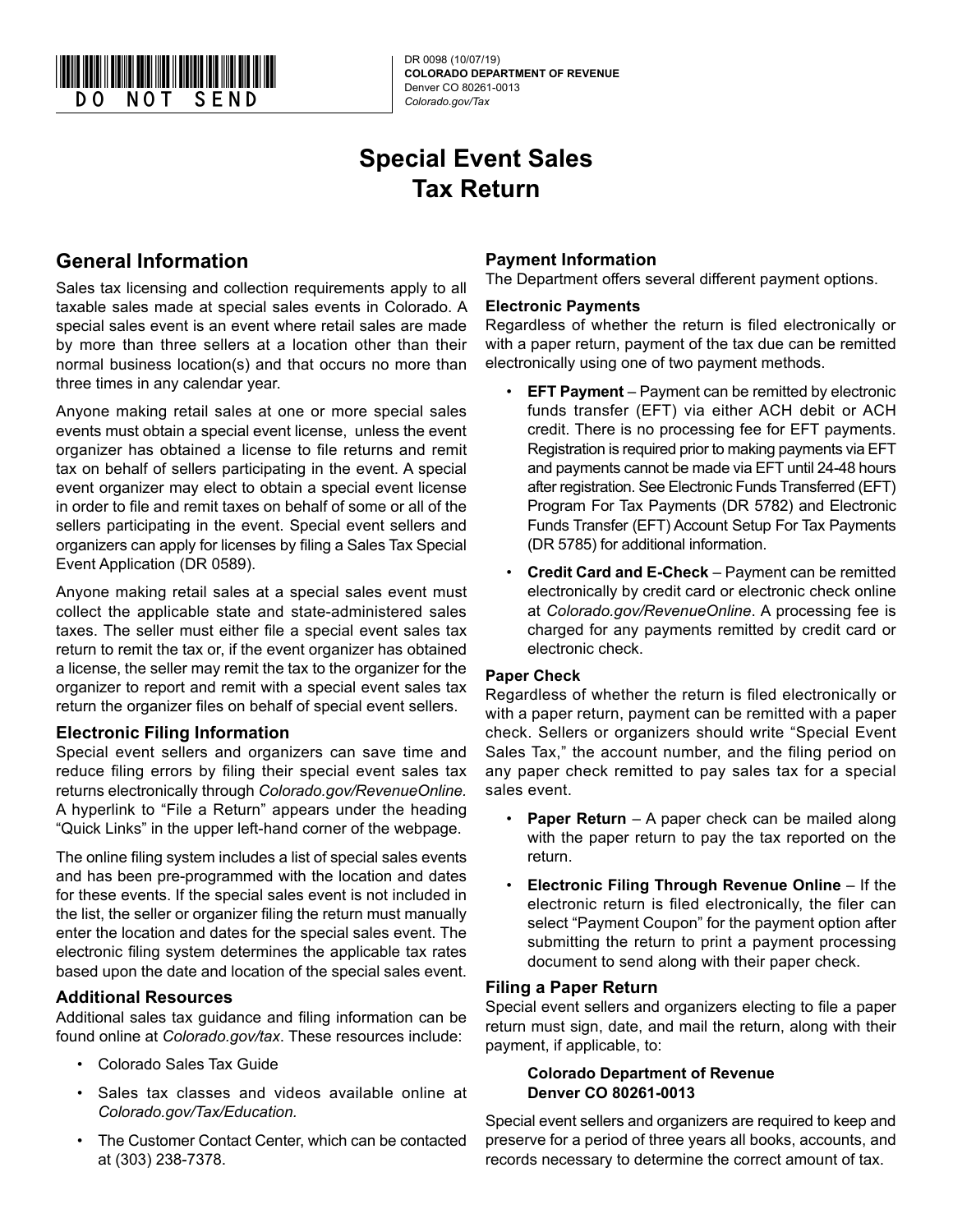

DR 0098 (10/07/19) **COLORADO DEPARTMENT OF REVENUE** Denver CO 80261-0013

# **Form Instructions**

In preparing a special event sales tax return, a seller or organizer must include its identifying information (such as name and account number), the time period during which the event was conducted, the due date for the return, the location of the event and information about sales and exemptions in order to calculate the tax due. Specific instructions for preparing special event sales tax returns appear below and on the following page.

## **Amended Returns**

If a special event seller or organizer is filing a return to amend a previously filed return, they must mark the applicable box to indicate that the return is an amended return. If a special event seller or organizer needs to amend the previously filed returns for multiple special events, a separate amended return must be filed for each special event. The amended return replaces the original return in its entirety and must report the full corrected amounts, rather than merely the changes in the amount of sales or tax due. If the amended return reduces the amount of tax reported on the original return, the retailer must file a Claim for Refund (DR 0137) along with the amended return to request a refund of the overpayment. If the amended return is filed after the due date and reports an increase in the amount of tax due, penalties and interest will apply.

#### **SSN and FEIN**

Special event sellers and organizers must provide a valid identification number, issued by the federal government, when filing a special event sales tax return. If the seller or organizer is a corporation, partnership, or other legal entity, this will generally be a Federal Employer Identification Number (FEIN). If the seller or organizer is a sole proprietorship, a Social Security number (SSN) will generally be used instead.

#### **Colorado Account Number**

Special event sellers and organizers must enter their Colorado account number on each return, including both their eight-digit account number and the four-digit site/ location number (for example: 12345678-0001). If the seller or organizer participates in multiple special events, the eightdigit account number will be the same for each event, but the four-digit site/location number, which is determined by the location of each event, may differ.

If you have applied for your license, but do not have your account number, please contact the Customer Contact Center at 303-238-7378 for assistance.

### **Event Period**

Special event sellers and organizers must indicate the period during which the special event took place. The event period is defined by the months in which the event began and ended and must be entered in a MM/YY-MM/YY format. For example:

- For an event that began January 10, 2020 and ended January 15, 2020, the event period would be 01/20-01/20.
- For an event that began January 30, 2020 and ended February 2, 2020, the event period would be 01/20-02/20.

### **Location Juris Code**

Special event sellers and organizers must enter the sixdigit location jurisdiction (juris) code to identify the site/ location of the special event. For physical site/locations, the code appears on the Special Event License under 'Liability Information.' A complete listing of location juris codes can be found in Department publication Location/Jurisdiction Codes for Sales Tax Filing (DR 0800).

### **Due Date**

Special event sellers and organizers must enter the due date for the return. Returns are due the 20th day of the month following the month in which the special event began. If the 20th falls on a Saturday, Sunday, or legal holiday, the return and tax remittance are due the next business day.

#### **Event Location Address and County**

Special event sellers and organizers must enter the county in which the special event takes place and the address of the special event.

#### **Avoiding Common Filing Errors**

You can avoid several common errors by reviewing your return before filing it to verify that:

- You completed all applicable lines of the return.
- You used the correct version of the form, depending on the filing period. There are different versions of the sales tax return for different years.
- You entered your account number and site number correctly on your return.
- You used the correct tax rate for each jurisdiction reported on your return. See *Colorado.gov/tax/sales-and-use-tax-rates-lookup* for information about state and local tax rates.

Additional information about common filing errors can be found online at *Colorado.gov/tax/sales-tax-file.*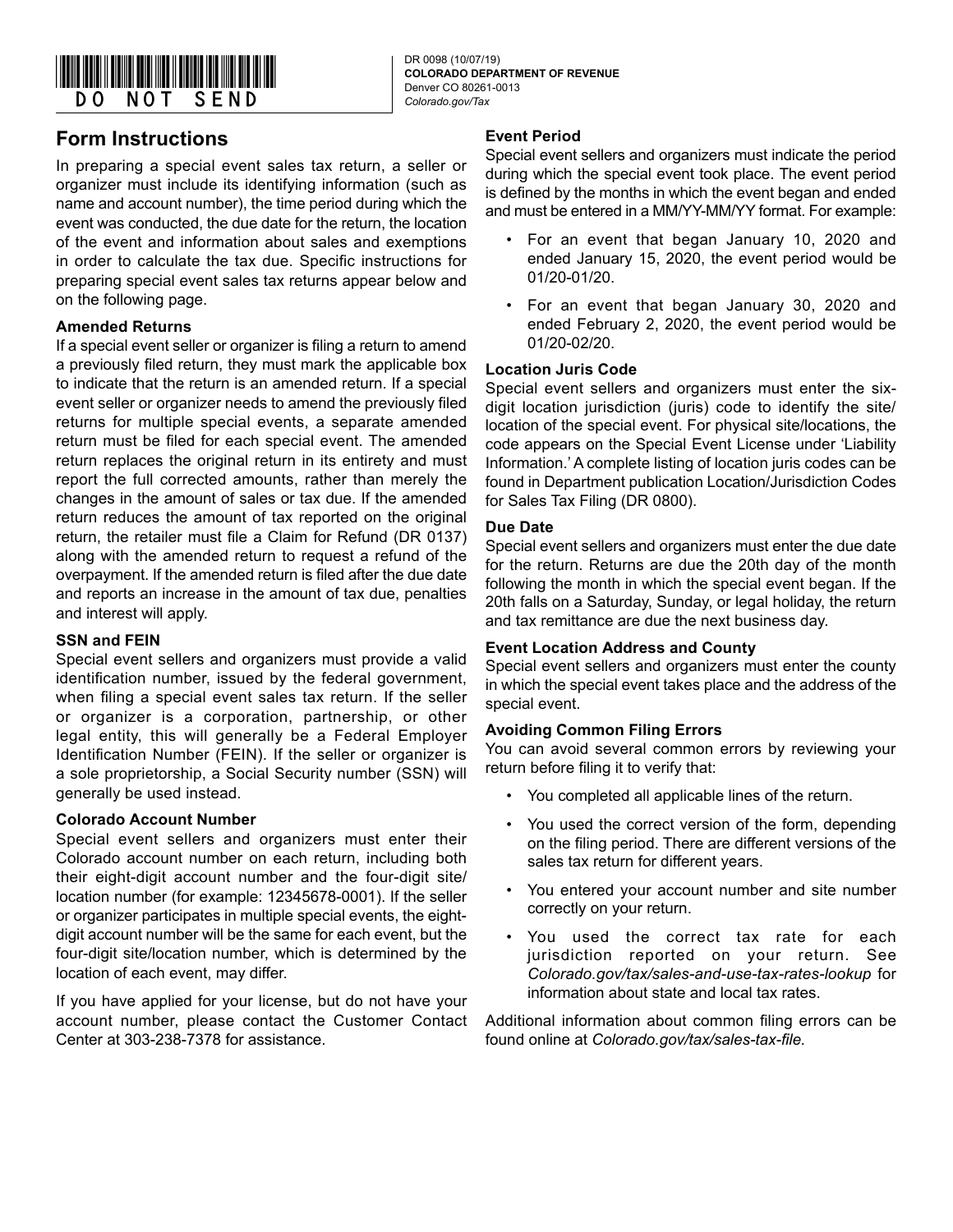

# **Specific Line Instructions**

Special event sellers and organizers must complete all applicable lines, including lines 1, 6, 11, and 15, entering 0 (zero), if applicable.

### **Line 1. Gross sales**

Enter the gross sales of goods and services made at the special sales event. Do not include sales made at any other location.

#### **Line 2. Sales to other licensed dealers**

Enter any wholesale sales made to other licensed retailers or wholesalers for which sales tax was not collected. See *Part 6: Sales Tax Collection* and *Part 9: Recordkeeping Requirements* in the *Colorado Sales Tax Guide* for additional information.

### **State-Collected Local Sales Taxes**

The Special Event Sales Tax Return (DR 0098) is used to report not only Colorado sales taxes, but also sales taxes administered by the Colorado Department of Revenue for various cities, counties, and special districts in the state. The sales taxes for different local jurisdictions are calculated and reported in separate columns of the DR 0098. Local sales taxes reported on the DR 0098 include:

- **RTD/CD**  Sales taxes for the Regional Transportation District (RTD) and the Scientific and Cultural Facilities District (CD) are reported in the RTD/CD column of the DR 0098. Check the applicable box to indicate if RTD or CD sales taxes are reported on the return.
- **Special District**  Special district sales taxes reported in the Special District column include sales taxes for any Regional Transportation Authority (RTA), Multi-Jurisdictional Housing Authority (MHA), Public Safety Improvements (PSI), Metropolitan District Tax (MDT), or Health Services District (HSD). Check the applicable box to indicate which special district sales taxes, if any, are reported on the return. Sales taxes for Mass Transportation Systems (MTS) and Local Improvement Districts (LID) are not reported in the Special District column, but are instead reported in the County/MTS and City/LID columns, respectively.
- **County/MTS**  County and Mass Transportation Systems (MTS) sales taxes administered by the Department are reported in the County/MTS column.
- **City/LID**  City and Local Improvement Districts (LID) sales taxes administered by the Department are reported in the City/LID column.

Many home-rule cities in Colorado administer their own sales taxes. Sales taxes for these self-administered home-rule cities cannot be reported and remitted with the DR 0098. Retailers must report such taxes directly to the applicable city.

See Department publication Colorado Sales/Use Tax Rates (DR 1002) for tax rates, service fee rates, and exemption information for state and state-administered local sales taxes. This publication also contains a list of self-collected home-rule cities.

### **Line 5. Exemptions**

Enter in each column the amount of any tax-exempt sales that are included in the net sales reported on line 4. Exemptions vary by local jurisdiction. See Department publication Colorado Sales/Use Tax Rates (DR 1002) for information about exemptions for each state-administered local jurisdiction.

### **Line 7. Tax rate**

Enter the applicable state, city, county, or special district tax rate in each column of the return. The Colorado state sales tax rate is 2.9%. The sales tax rates for each city, county, and special district can be found in Department publication Colorado Sales/Use Tax Rates (DR 1002) or online at *Colorado.gov/RevenueOnline*.

### **Line 9. Service fee rate**

Enter the applicable service fee rate in each column of the return. The Colorado state service fee rate is 4%. Service fee rates for each city, county, and special district can be found in Department publication Colorado Sales/Use Tax Rates (DR 1002).

#### **Line 10. Service fee (discount)**

The service fee is calculated by multiplying the amount of sales tax from line 8 times the service fee rate on line 9. The Colorado state service fee allowed in the state column of the return is limited to \$1,000.

#### **Line 12. Penalty**

If any special event seller or organizer does not, by the applicable due date, file a return, pay the tax due, or correctly account for tax due, the retailer will owe a penalty. The penalty is 10% of the tax plus 0.5% of the tax for each month the tax remains unpaid, not to exceed a total of 18%. The minimum penalty amount is \$15.

#### **Line 13. Interest**

If the tax is not paid by the applicable due date, the special event seller or organizer will owe interest calculated from the due date until the date the tax is paid. See FYI General 11 for interest rates and information about interest calculation.